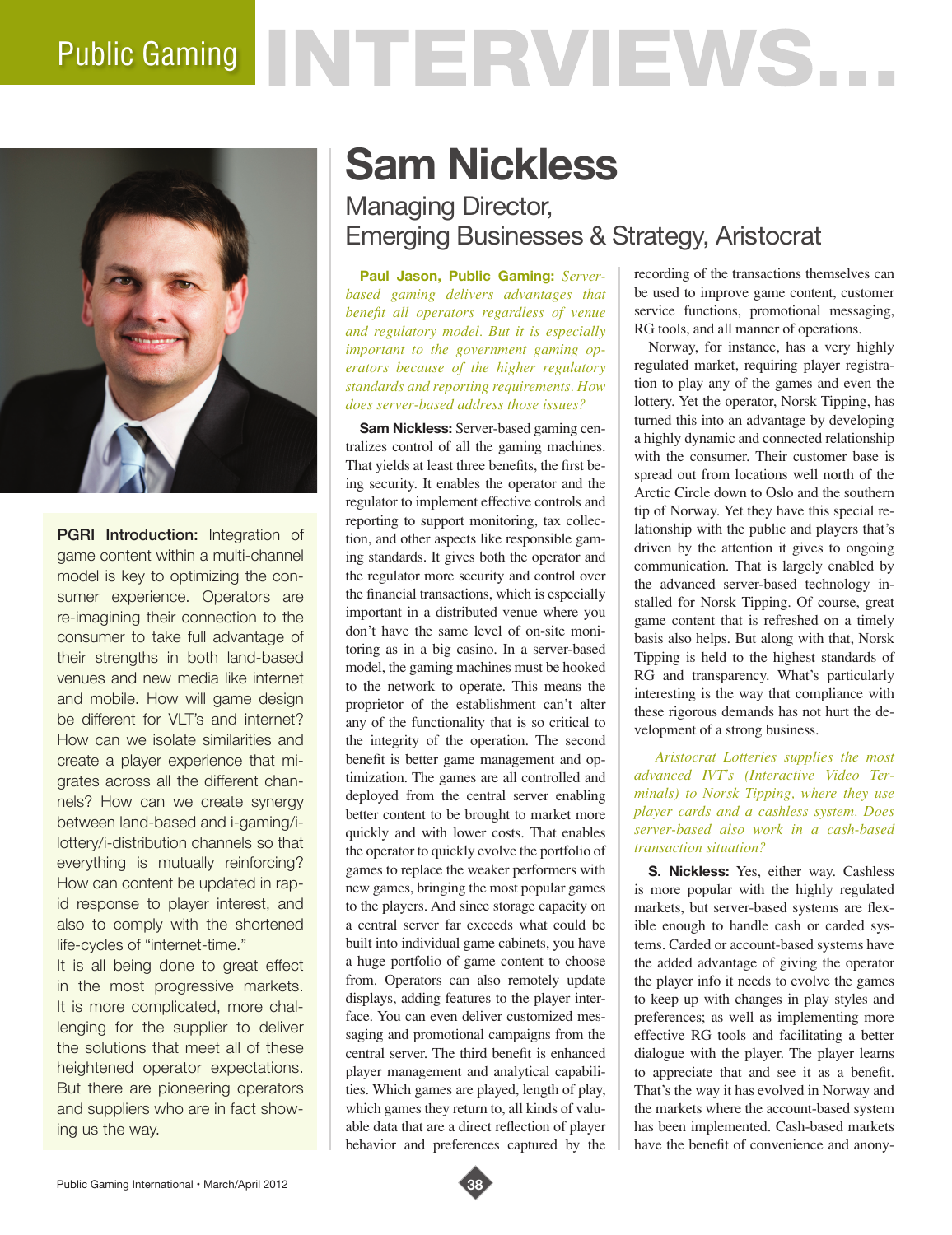mous, instant play for the casual visitor. Each market may require adjustments to meet the needs unique to it, but operators everywhere should be confident the player is receptive to well-conceived strategies that create a more interactive communication between operator and consumer. We need to empower the customer with options and choices, but it's not hard to incentivize those options so that the customer becomes the one who drives the trend towards more interaction.

#### *What is the difference between downloadable and server-based?*

**S. Nickless:** Downloadable would be where the gaming decision is still made on the client device but the software is downloaded from a central server. That's how many casinos are set up, especially in the U.S. Downloadable removes the need for a technician to upgrade the game content, and works well in large venues with lots of machines. But server-based works better for the distributed environment because the process of uploading data to the client machine is more efficient and confers control to the operator instead of the client machine. It requires a reliable, consistent connection to the central server, although generally only small amounts of data, relating to game outcomes, pass between the server and the client.

#### *Examples of distributed environments include Italy, Norway, and now Illinois, right?*

**S. Nickless:** Yes. The value of serverbased for distributed venues is derived from many elements. Think of it this way: The other major distributed environment is internet gaming, which is really the ultimate example of server-based gaming. The games are played on the customer's own device, whether it's a phone or a laptop. All the gaming decisions have to be made back on the server because transaction processing and all kinds of vital functionality can't be transferred to the client, which in the case of the internet is the players' computer or gaming device, for security reasons. . And for all the reasons that it works well in the internet environment, it also works well in the land-based distributed environment. The other big advantage that server-based has for the operator is that it greatly reduces the cost of the end point, the cost of the terminal access device. You do not need to upgrade the cabinets themselves as often, since all of the expensive parts of the system, the smarts that drive the whole process, reside back in the central server. If you are implementing a distributed network across a small number of machines,

the savings are not as attractive. But if you are implementing it over a large number of machines , then you are cutting out the cost of having to replace the client machines every time there is a technological upgrade. All that can be done at the server.

#### *Do land-based operators feel threatened by internet gaming? How does the operator create harmony between the different channels?*

**S. Nickless:** All operators, lotteries and casinos alike, are exploring the ways and means of deploying content across multiple channels. The players want to be able to access their favorite games through different media and channels and so the operators need to give it to them. A server-based model is a major advantage to managing a multi-channel platform. This new gaming environment will be more of an account-based system, instead of cash. That creates a foundation for the implementation of far superior player management tools and data mining initiatives that drive game development and better player retention strategies. Server-based also facilitates the implementation of a single player user interface across multiple channels, and the coordination of promotions and social games between land-based operations and the internet. All these things contribute to a much better player experience.

I don't think land-based operators are threatened by internet gaming, but they are certainly thinking hard about what it means for them. There are both opportunities for growth as well as threats to the core business. There is always going to be a role for the distinct experience that land-based operations provide. I often think of the movie industry. In a world where most movies can be downloaded at a very low cost, gold class cinemas with tickets costing as much as \$35 still exist and are actually growing land-based channels have to be distinctive and the quality casino experience can't ever be replicated on a computer at home. It is a social environment that delivers much more than the act of playing the games. Players are surrounded by restaurants, entertainment options and other players, making it all a completely different experience than playing at home. Casinos are leveraging those proprietary attributes to create tournaments and progressives that engage the participation of lots of players on the floor, turning it all into an exciting social gaming experience.

The land-based operator that creates the right linkages between the physical and the digital product will create the most value. That requires a smart channel management strategy, but the end result is a more connected consumer who will derive benefits from all the different channels. Of course, some will migrate more to the internet than to casinos and some will prefer casinos. But the internet is just as likely to bring in new consumer groups that will end up checking out the casino experience than it is to pull players away from the casinos.

It's all about expanding the player base and enhancing the play experience for all consumers. . The European i-gaming space is dominated by online companies that have no land-based operations and that means intense competition between the two. The U.S. operators are showing that they are learning from that and many are positioning early so they become the consumers' choice for online gaming. The same goes for lottery operators, of course, because lotteries need to integrate i-gaming into their channel mix before the remote online operators have a chance to get the foothold they need to leverage into dominance like they did in Europe.

#### *Is the difference between Aristocrat and Aristocrat Lotteries that Aristocrat Lotteries focuses on Government Gaming and therefore more on the distributed venue technologies and model?*

**S. Nickless:** Aristocrat Lotteries is more about distributed gaming. It's true that the technologies that support distributed gaming are being taken up by government gaming clients, but server-based is also applicable to route and street markets like in Italy. It's also very applicable in casino environments where the games, or a portion of the casino floor, could be driven in a server-based way providing additional flexibility to the operator, player choice, more flexibility with messaging and therefore promotional targeting, and an overall superior player experience. As we have been discussing, server-based technology delivers many benefits to both operator and consumer and those benefits accrue in large casinos as well as distributed venues. It's just that the alternatives to server-based in a distributed venue model do not work well at all, so that's where server-based really excels. One core connection between Aristocrat and our Aristocrat Lotteries division is that overarching belief in the need for quality content, no matter what the system can do.

*It seems, though, that the result is ironic. Server-based is superior in many ways to the alternatives (technicians switching out software, operators buying new cabinets, etc.) and it is being implemented in the distrib-*

…continued on page 52